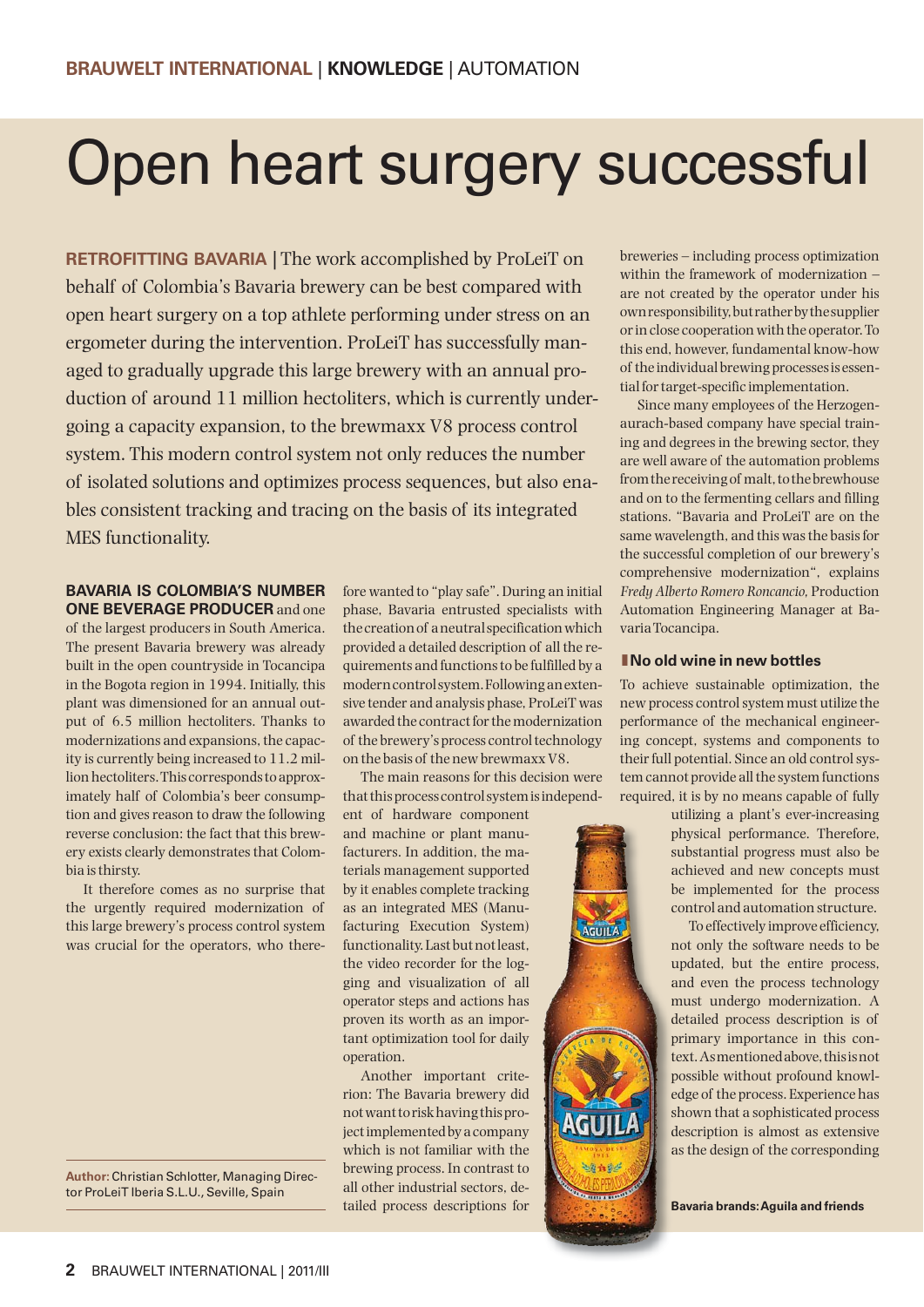## AUTOMATION | **KNOWLEDGE** | **BRAUWELT INTERNATIONAL**





Complex routing in the cellars automated via brewmaxx **brewmaxx controlled filtration to ensure "clear beer"** 

software. With the contract awarded for the complete refurbishment of the Bavaria control system, the starting gun for the project was fired at the end of 2006.

First of all, the three project phases of brewhouse, cellar and filtration were defined. Clearly defined interfaces ensured that these individual process areas could be configured separately. In addition, this clear differentiation facilitates upgrading activities and the necessary tests and commissioning under full production.

Following the brewhouse and filtration, the four fermenting and storage cellars along with the yeast plant (with approx. 86 tanks in total) were upgraded to brewmaxx V8 in 2010. At the same time, ProLeiT implemented a comprehensive reporting system which provides the operators with a complete overview of the production data, weekly and daily production figures, water and malt consumption, and incoming and outgoing materials in silos and tanks in real time through the Intranet.

# **Materials mana**<br>an integral part **Materials management as**

The materials management system integrated in the process control system is at the core of this approach. With its function modules, brewmaxx maps the entire brewing process and generates a consistent data, information and communications structure – from the process level (including sensors, fittings, motors and pumps) and the MES level (including production, operational and machine data processing) to the higher-level ERP system (Enterprise Resource Planning).

The materials management module connects all internal movements of materials to the brewery's process control level. This ensures consistent traceability of production materials and batches – from the pressure tank to the malt silo.

# **Integration of additional isolated<br>
solutions during the project solutions during the project**

During gradual modernization, Bavaria's automation specialists decided to automate not only the entire brewing process, but also all the entire auxiliary equipment. The water and sewage treatment plants are now also working under the new process control system, while Bavaria relies on the brewmaxx system platform for the refrigerating system, and soon also for the compressed air generator and the boiler house. In future, a specific program mod-

ule developed by ProLeiT will ensure that the steam boiler can always be operated at the optimum operating point in order to further increase the plant's energy efficiency. Even plant sections equipped with individual miniature PLCs and operator panels, including e.g. blenders and carbonators in the filtering area, are now completely integrated in the program structure.

In 2011, an additional new brewing line will be integrated into brewmaxx; furthermore, the planning of a Production Data Acquisition (PDA) concept for the 11 bottling lines is in full swing. On the basis of this approach, all isolated automation solutions can be integrated into a consistent system based on a uniform operating concept. Thanks to the integration of all third-party systems, the number of different operating and control systems has been reduced accordingly.



**Bavaria's 6 000 hl fermentation tanks, 60 of them**